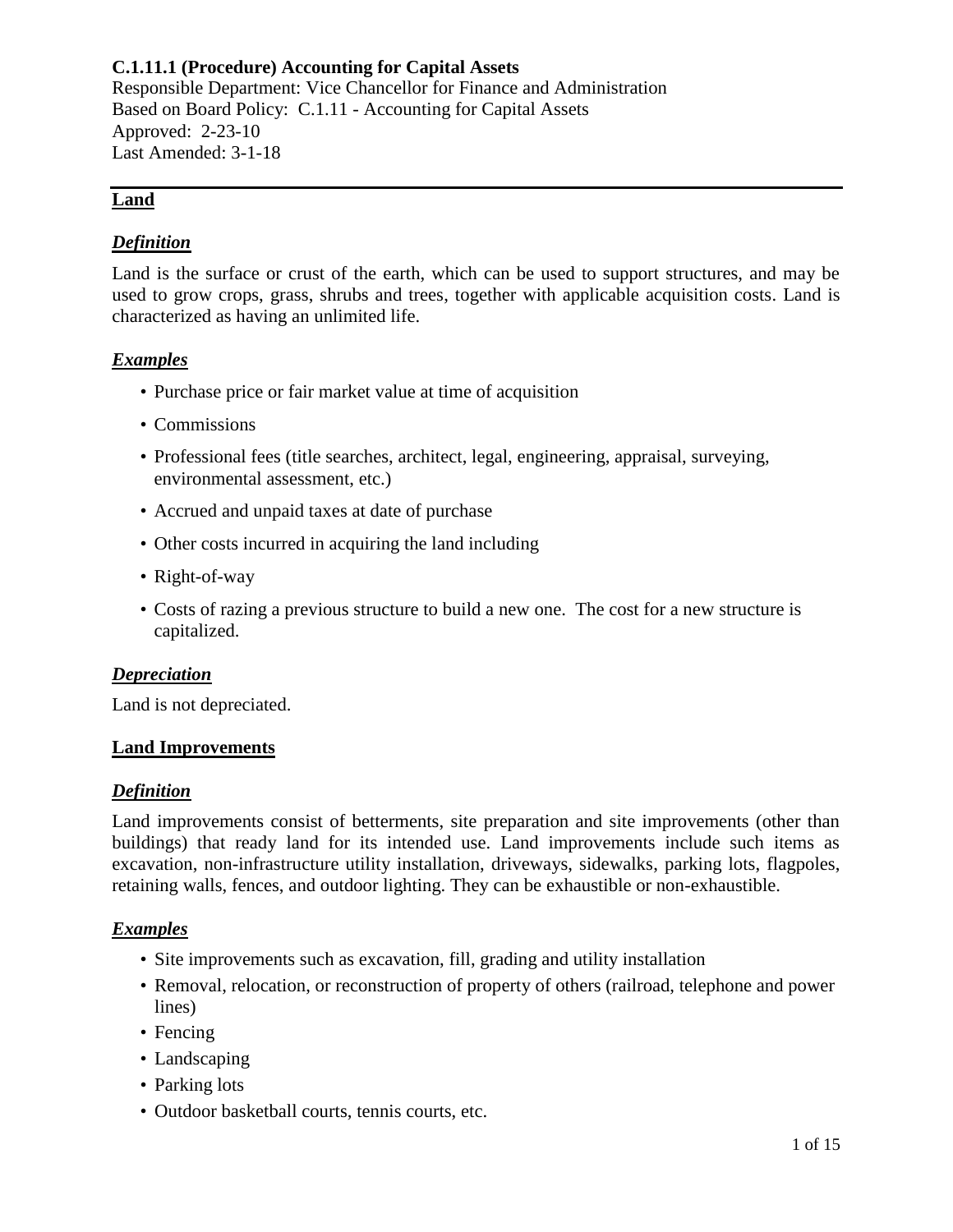### • Retaining walls *Capitalization*

For land improvements to be capitalized, they must be part of a major repair or rehabilitation project, which increases the value, and/or useful life of the asset. A replacement may also be capitalized if the new item/part is of significantly improved quality and higher value compared to the old item/part such as replacement of dirt parking lots with asphalt materials. Replacement or restoration to original utility level would not be capitalized. Determinations must be made on a case-by-case basis.

# *Depreciation*

Depreciation is to start the fiscal year after the project is substantially completed.

# **Buildings**

# *Definition*

A building is a structure permanently attached to the land, has a roof, is partially or completely enclosed by walls, and is not intended to be transportable or moveable. The amount recorded should include all costs directly related to its acquisition, including expenditures incurred to place the building in usable condition for the purchaser. These include all costs that are directly and clearly associated with the acquisition, development, and construction of a real estate project, and also include indirect costs, such as construction administration.

# *Examples of Expenditures to be Capitalized as Buildings*

# *Purchased Buildings*

- Original purchase price
- Expenses for modeling, reconditioning or altering a purchased building to make it ready to use for the purpose for which it was acquired
- Environmental compliance (i.e., asbestos or lead abatement)
- Professional fees (legal, architect, inspections, title searches, etc.)
- Payment of unpaid or accrued taxes on the building to date of purchase
- Cancellation or buyout of existing leases
- Other costs required to place the asset into operation

# *Constructed Buildings*

- Completed project costs (labor, materials)
- Interest accrued during construction, if material
- Cost of excavation, grading or filling of land *for a specific building*
- Expenses incurred for the preparation of plans, specifications, blueprints, etc.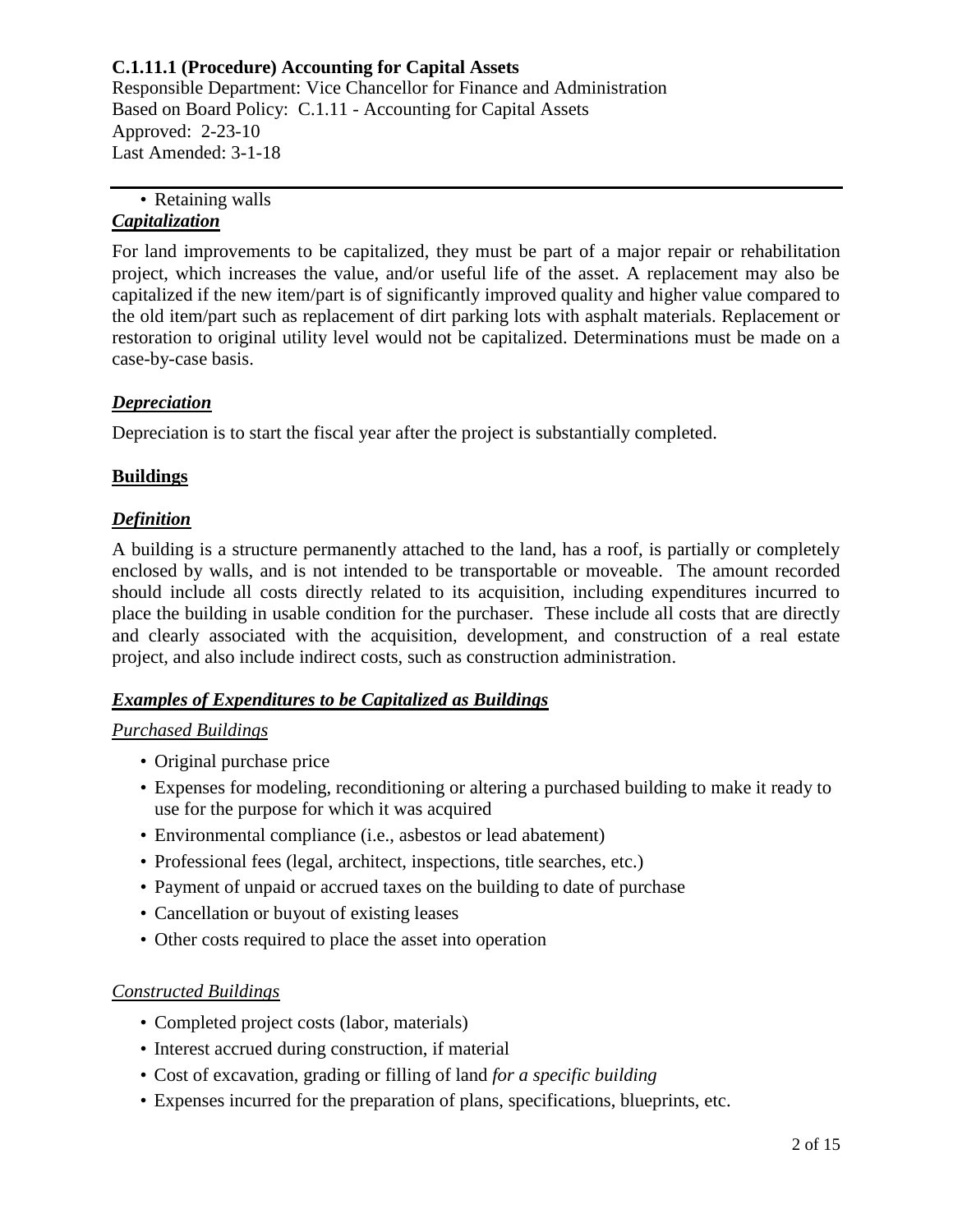- Professional fees (architect, engineer, management fees for design and supervision, legal)
- Costs of temporary buildings used during construction
- Unanticipated costs, such as rock blasting, piling, or relocation of an underground stream channel
- Permanently attached fixtures or machinery that cannot be removed without impairing the use of the building
- Additions to buildings (expansions, extensions, or enlargements) that significantly increase the value of the buildings.

### *Costs to be Expensed*

- Expenses occurring prior to construction of the new building being probable (feasibility studies)
- Asbestos removal from prior structure
- General and administrative expenses not associated with a professional fee contract which is explicitly engaged for the purpose of project management
- Expenses occurring after the building is deemed substantially completed
- Replacement components that restore current expected capabilities but do not significantly add value to the building (replacing telephone wiring)

### *Depreciation*

Depreciation is to start the fiscal year after the building is substantially completed.

### **Building Improvements**

## *Definition*

Building improvements are capital events that materially extend the useful life of a building or increase the value of a building or both. A building improvement should be capitalized as a betterment and recorded as an addition of value to the existing building if the expenditure for the improvement is at the capitalization threshold, or the expenditure increases the useful life or value of the building.

### *Examples*

- Conversion of attics, basements, etc. to useable office, clinic, research or classroom space
- Structures attached to the building such as covered patios, sunrooms, garages, carports, enclosed stairwells, etc.
- Installation or upgrade of heating and cooling systems, including ceiling fans and attic vents
- Original installation/upgrade of wall or ceiling covering such as carpeting, tiles, paneling or parquet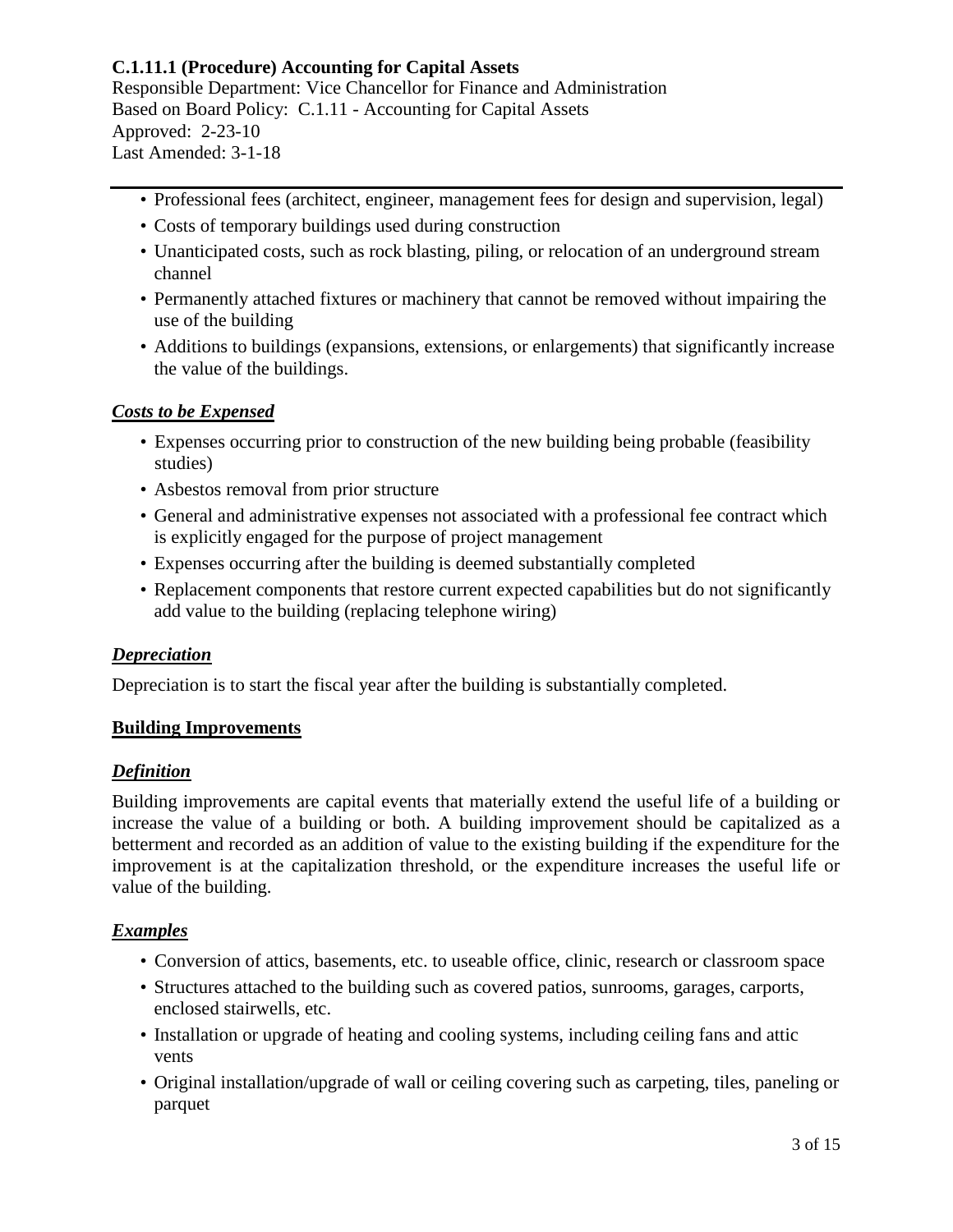- Structural changes such as reinforcement of floors or walls, installation or replacement of beams, rafters, joists, steel grids, or other interior framing
- Swimming pools
- Installation or upgrade of window or door frame, upgrading of windows or doors, built-in closet and cabinets
- Interior renovation associated with casings, baseboards, light fixtures, ceiling trim, etc.
- Exterior renovation such as installation or replacement of siding, roofing, masonry, etc.
- Installation or upgrade of plumbing and electrical wiring
- Installation or upgrade of phone or closed circuit television systems, networks, fiber optic cable, wiring required in the installation of equipment (that will remain in the building)

### *Capitalization*

For a replacement to be capitalized, it must be a part of a major repair or rehabilitation project, which increases the value, and/or useful life of the building. A replacement may also be capitalized if the new item/part is of significantly improved quality and higher value compared to the old item/part such as replacement of an old shingle roof with a new fireproof tile roof. Replacement or restoration to original utility level would not be capitalized, such as replacing telephone wiring to restore original utility. Determinations must be made on a case-by-case basis.

### *Costs to be Expensed*

The following are examples of expenditures not capitalized as improvements to buildings. Instead, these items should be recorded as maintenance expenditures:

- Adding, removing and/or moving of walls relating to renovation projects that are not considered major rehabilitation projects and do not increase the value of the building
- Improvement projects of minimal or no added life expectancy and/or value to the building
- Plumbing or electrical repairs
- Cleaning, pest extermination, or other periodic maintenance
- Maintenance-type interior renovation, such as repainting, touch-up plastering, replacement of carpet, tile, or panel sections; sink and fixture refinishing, etc.
- Maintenance-type exterior renovation such as repainting, replacement of deteriorated siding, roof, or masonry sections
- Replacement of a part or component of a building with a new part of the same type and performance capabilities, such as replacement of an old boiler with a new one of the same type and performance capabilities
- Any other maintenance-related expenditure which does not increase the value of the building

### *Depreciation*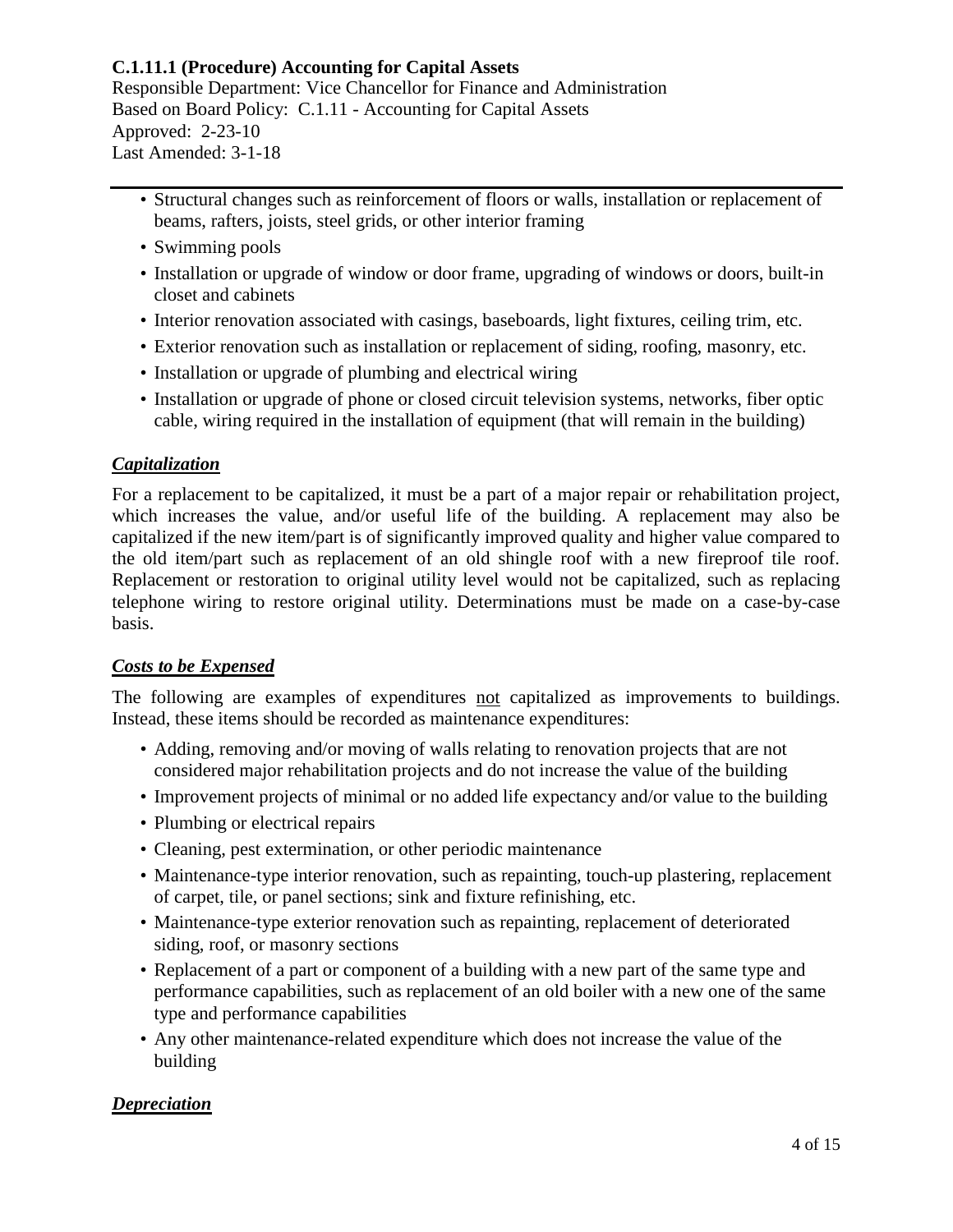Responsible Department: Vice Chancellor for Finance and Administration Based on Board Policy: [C.1.11](http://wcmsstg.alamo.edu/uploadedFiles/District/Employees/Departments/Ethics/pdf/policies/C.1.11-Policy.pdf) - Accounting for Capital Assets Approved: 2-23-10 Last Amended: 3-1-18

Depreciation is to start the year after the project is substantially completed.

### **Portable Buildings**

### *Definition*

A portable building is a building designed and built to be movable, and is not intended to be located.

### *Examples*

- Temporary site offices
- Classroom buildings

#### *Sales/Disposals*

When an asset is sold, a gain or loss shall be recognized when:

- Cash is exchanged and the amount paid does not equal the net book value of the asset
- Cash is not exchanged and the value received is different than the book value

When an asset is sold, a gain or loss shall not be reported when:

- Cash exchanged equals the net book value
- Cash is not exchanged and the value received equals the asset book value

For further information on disposal of Alamo Colleges District property see [C.2.7.3](http://wcmsstg.alamo.edu/uploadedFiles/District/Employees/Departments/Ethics/pdf/policies/C.2.7.3-Procedure.pdf) and [C.2.7.4.](http://wcmsstg.alamo.edu/uploadedFiles/District/Employees/Departments/Ethics/pdf/policies/C.2.7.4-Procedure.pdf)

#### *Depreciation*

Depreciation is to start the year after the project is substantially completed.

#### **Machinery and Equipment**

#### *Definition*

Machinery and equipment are fixed or movable tangible assets to be used for operations and the benefits of which extend at least the minimum threshold from the date acquired and rendered into service. Improvements or additions to existing personal property that constitute a capital outlay or increase the value or life of the asset should be capitalized as a betterment and recorded as an addition of value to the existing asset. Costs of extended warranties and/or maintenance agreements, which can be separately identified from the cost of the equipment, should not be capitalized. Large purchases of furniture and equipment to equip new buildings are not capitalized if individual items are below the threshold, but may be added to the inventory control system.

Modular furniture purchases will not be considered a fixed asset purchase and will not be tagged for inventory control purposes.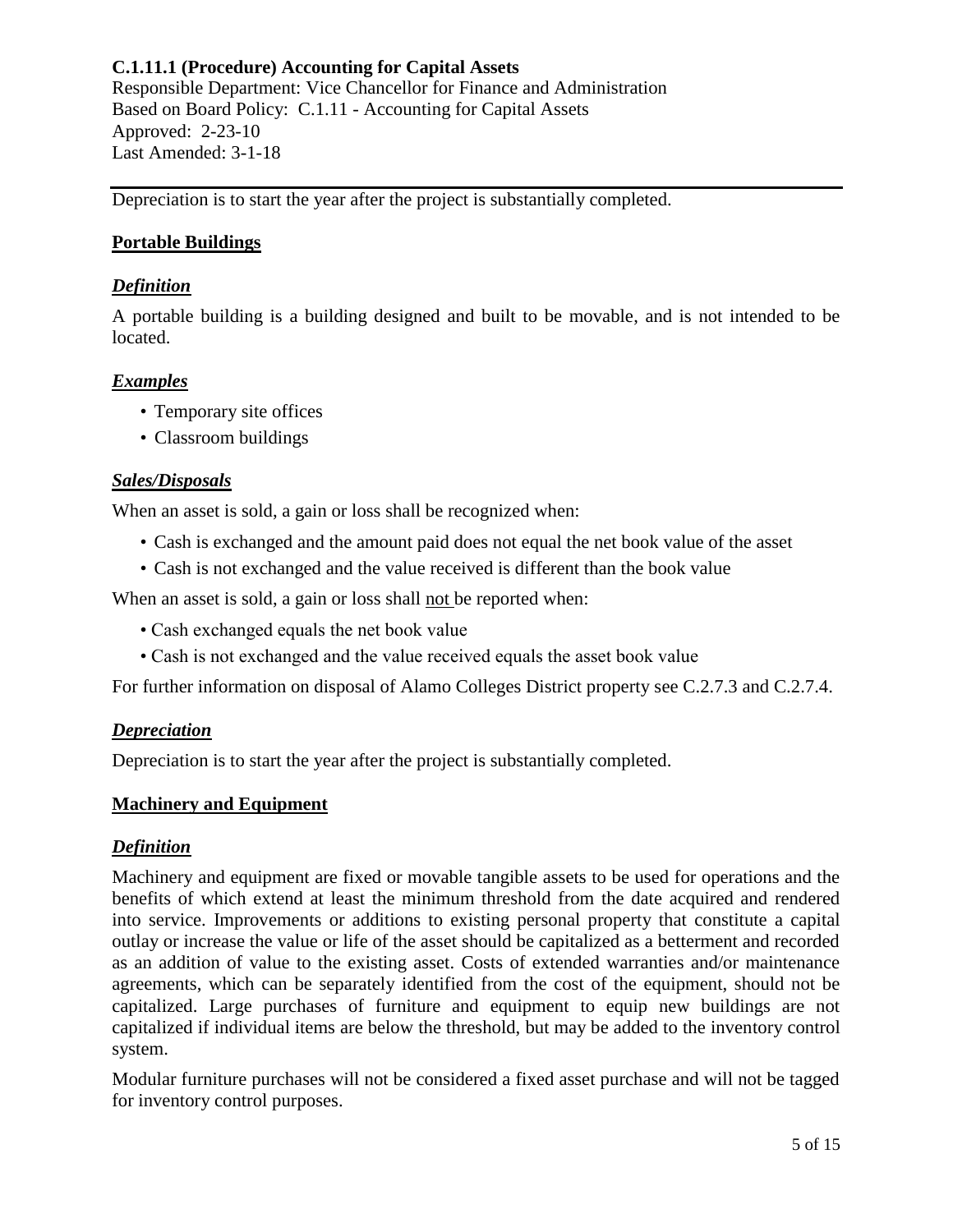Responsible Department: Vice Chancellor for Finance and Administration Based on Board Policy: [C.1.11](http://wcmsstg.alamo.edu/uploadedFiles/District/Employees/Departments/Ethics/pdf/policies/C.1.11-Policy.pdf) - Accounting for Capital Assets Approved: 2-23-10 Last Amended: 3-1-18

## *Examples*

- Office equipment
- Furniture
- Computers
- Vehicles
- Heavy Equipment
- Computer hardware
- Small Equipment and Tools
- Lawn maintenance equipment, compressors and tool kits

### *Acquisition Cost*

Capital assets shall be recorded at their historical costs, or estimated historical cost if the actual historical cost is unknown. Cost includes freight and transportation costs and any ancillary costs (installation, modifications, attachments, accessories) that are necessary to place the asset in use.

### *Donations*

Donations are voluntary contributions of resources to the Alamo Colleges District and acceptance must be Board approved. Recipients should coordinate donations through the Institutional Advancement and Donation Office.

Donated capital assets shall be reported at fair market value plus ancillary charges, if any. Governmental funds will have to meet the standards of GASB Statement No. 33, *Accounting and Financial Reporting for Non-Exchange Transactions*.

- Donations must be recorded and reported at fair market value on the date of acquisition
- Recipients of donated capital assets will recognize the donation and related revenue when the transaction is complete and the assets are received, providing all eligibility requirements have been met
- Promises of capital asset donations should be recognized as receivables and revenues (net of estimated uncollectible amounts) when all applicable eligibility requirements have been met, providing that the promise is verifiable and the resources are measurable and probable of collection
- Donations for equipment or artwork that meet inventory thresholds must be recorded in the inventory control system

In some cases, donated capital assets are given with the stipulation that the assets cannot be sold, disbursed or consumed until a specified number of years have passed or a specific event has occurred. For such cases, the capital asset should be reported in the Statement of Net Assets as "Net Assets – Restricted" as long as the restrictions or time requirements remain in effect.

For further information on donations and grants from private sources see [C.1.3.1.](http://wcmsstg.alamo.edu/uploadedFiles/District/Employees/Departments/Ethics/pdf/policies/C.1.3.1-Procedure.pdf)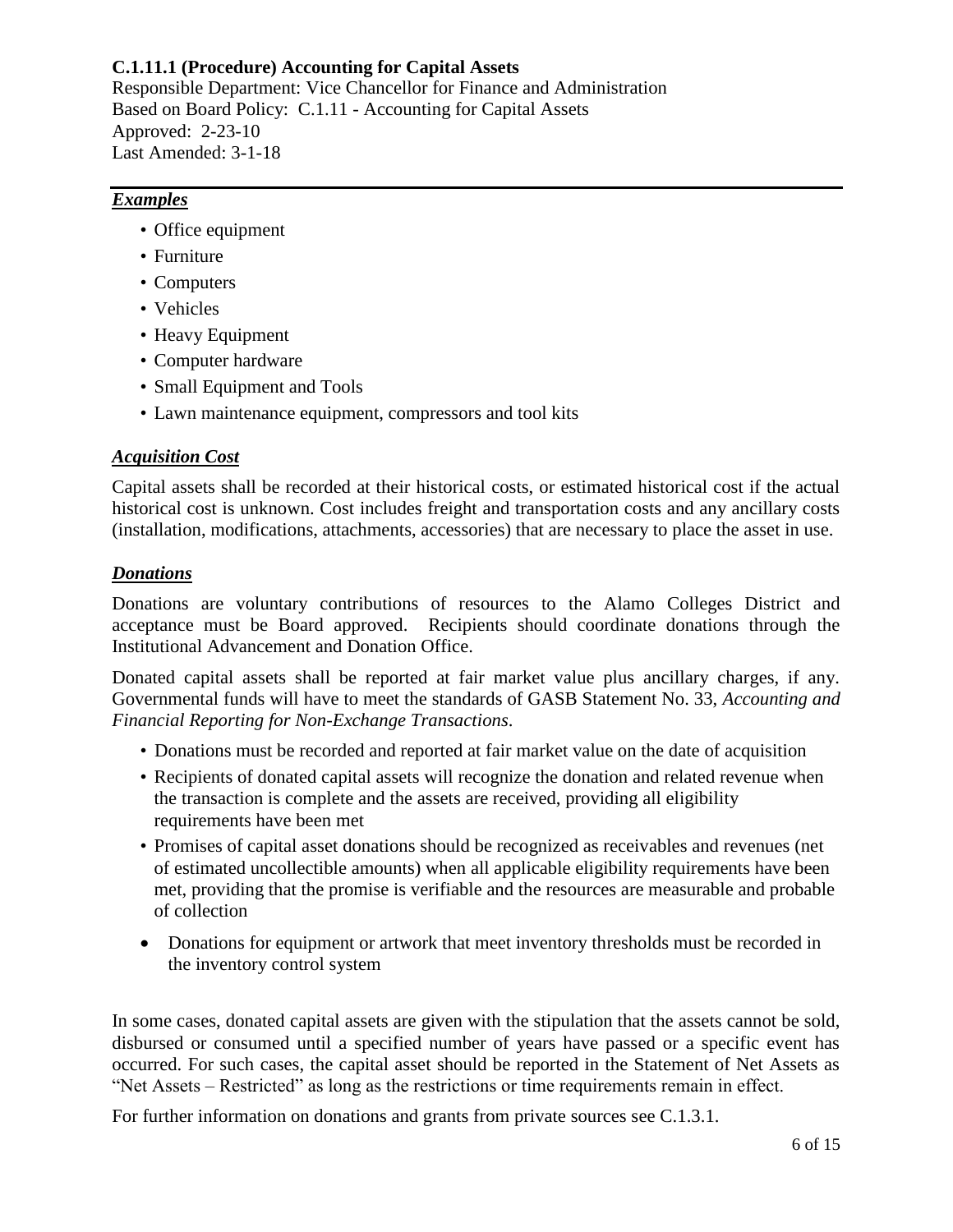## *Leased Equipment*

Equipment shall be capitalized if the lease agreement meets any one of the following criteria, otherwise the cost shall be expensed:

- The lease transfers ownership of the property to the lessee by the end of the lease term
- The lease contains a bargain purchase option
- The lease term is equal to 75 percent or more of the estimated economic life of the leased property
- The present value of the minimum lease payments at the inception of the lease, excluding executory costs, equals at least 90 percent of the fair market value of the leased property

### *Sales/Disposals*

When an asset is sold, a gain or loss shall be recognized when:

- Cash is exchanged and the amount paid does not equal the net book value of the asset
- Cash is not exchanged and the value received is different than the book value

When an asset is sold, a gain or loss shall not be reported when:

- Cash exchanged equals the net book value
- Cash is not exchanged and the value received equals the asset book value

For further information on disposal of Alamo Colleges District property, see [C.2.7.3](http://wcmsstg.alamo.edu/uploadedFiles/District/Employees/Departments/Ethics/pdf/policies/C.2.7.3-Procedure.pdf) and [C.2.7.4.](http://wcmsstg.alamo.edu/uploadedFiles/District/Employees/Departments/Ethics/pdf/policies/C.2.7.4-Procedure.pdf)

### *Depreciation*

Depreciation begins in the year bought. First year's depreciation is prorated using the depreciation start date.

### *Tagging and Tracking*

The Alamo Colleges District tags and tracks all equipment costing \$1,000 or more and all computers regardless of price. To facilitate this process, the department is responsible for the equipment ordered. The department will notify Inventory Control of any direct deliveries received, the movement of equipment and any equipment which is obsolete or no longer needed. Inventory Control is responsible for electronic inventory adjustment for the disposal of all equipment/furniture regardless of cost. Many times items are bought as part of a construction contract such as Guaranteed Maximum Price (GMP) Purchase Orders or are part of a technology system. All items meeting the tagging requirements should be charged to the correct expense and should be broken out for appropriate individual tagging. For further information on inventory and tagging of Alamo Colleges District property, see procedure [C.2.7.4.](http://wcmsstg.alamo.edu/uploadedFiles/District/Employees/Departments/Ethics/pdf/policies/C.2.7.4-Procedure.pdf)

# **Infrastructure**

# *Definition*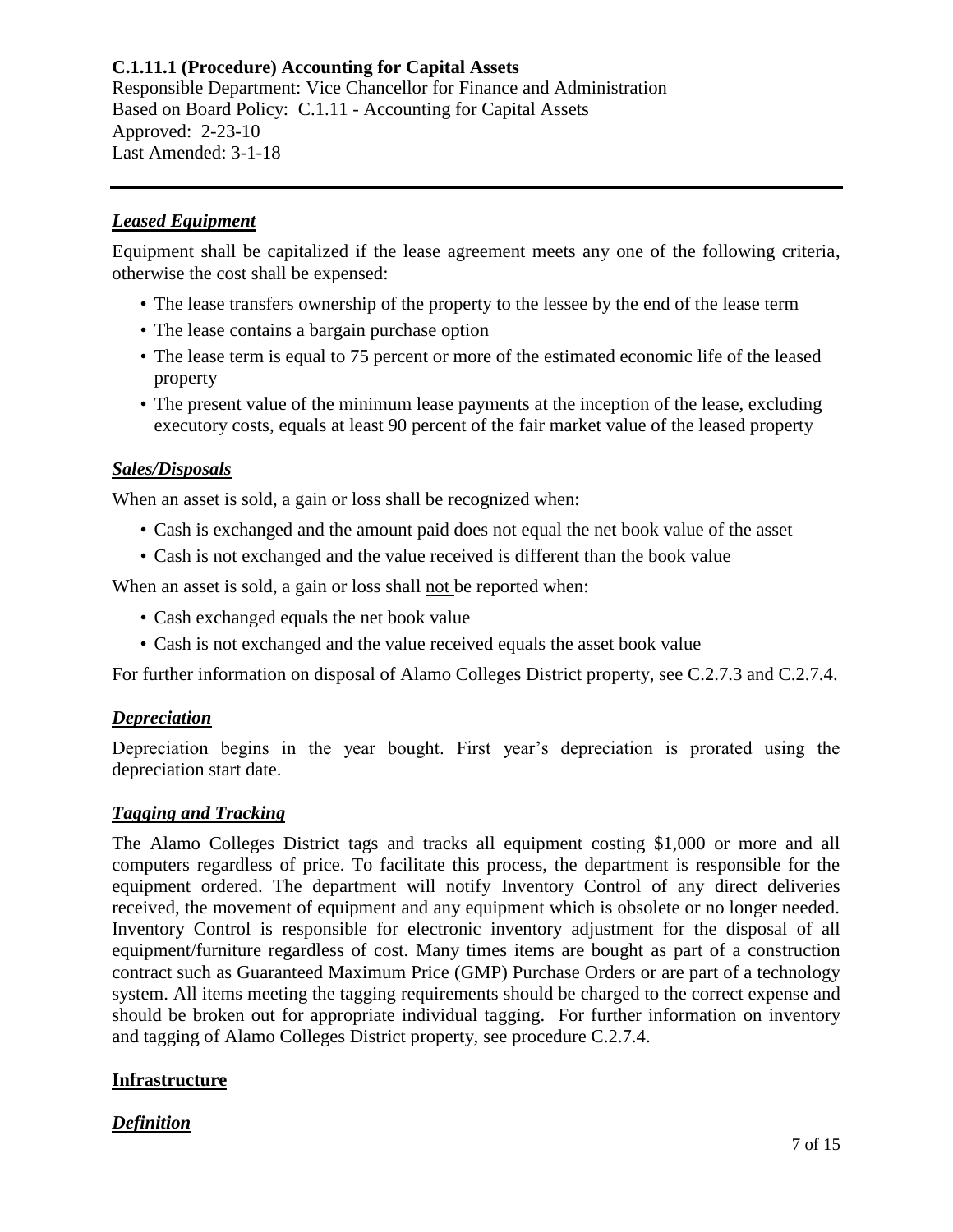## **C.1.11.1 (Procedure) Accounting for Capital Assets** Responsible Department: Vice Chancellor for Finance and Administration

Based on Board Policy: [C.1.11](http://wcmsstg.alamo.edu/uploadedFiles/District/Employees/Departments/Ethics/pdf/policies/C.1.11-Policy.pdf) - Accounting for Capital Assets Approved: 2-23-10 Last Amended: 3-1-18

Infrastructure assets are long-lived and are normally stationary in nature and can be preserved for a significantly greater number of years than most capital assets. Infrastructure assets are often linear and continuous in nature.

# *Examples*

- Roads, streets, curbs, gutters, sidewalks, fire hydrants
- Bridges
- Drainage facilities
- Water mains and distribution lines
- Fiber optic and telephone distribution systems
- Light system (traffic, outdoor, street, etc.)
- Signage
- Sewer systems
- Water systems, including reservoirs
- Electrical substations

# *Infrastructure Improvements*

Infrastructure improvements are capital events that materially extend the useful life or increase the value of the infrastructure, or both. Infrastructure improvements should be capitalized as a betterment and recorded as an addition of value to the infrastructure if the improvement or addition of value is at the capitalization threshold or increases the life or value of the asset.

# *Jointly Funded Infrastructure*

Infrastructure paid for jointly by multiple governmental entities should be capitalized by the entity responsible for future maintenance.

# *Maintenance Costs*

Maintenance costs are recurring costs that allow an asset to continue to be used during its originally established useful life. Maintenance costs are expensed in the period incurred.

# *Additions and Improvements*

Additions and improvements are those capital outlays that generally increase the capacity or efficiency of the asset. A change in capacity increases the level of service provided by an asset. For example, additional lanes can be added to a highway or the weight capacity of a bridge could be increased. A change in efficiency maintains the same service level, but at a reduced cost. The cost of additions and improvements should be capitalized.

# *Depreciation*

Depreciation is to start the fiscal year after the project is substantially completed.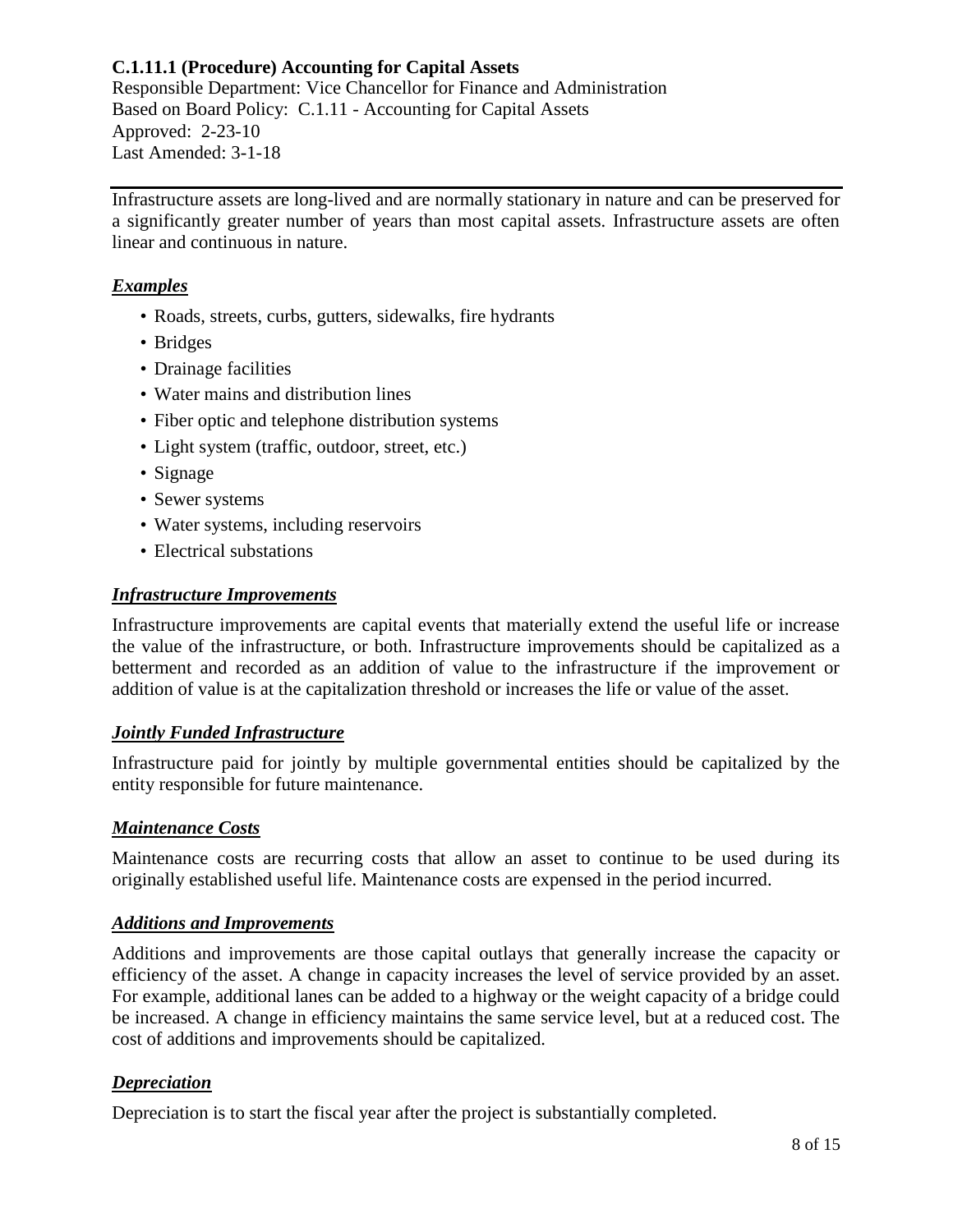#### **Software**

### *Definition*

Software is acquired, internally developed, or modified solely to meet the entity's internal needs.

### *Capitalize or Expense*

Bought software for capitalization purposes is defined as one license with a cost of \$5,000 and above and has a life expectancy of at least five years. The question then becomes what to capitalize or expense for internally developed software. Governmental Accounting Standards Board Statement No. 51 provides the following guidance in this respect.

1. Outlays incurred related to the development of an internally generated intangible asset that is identifiable should be capitalized only upon the occurrence of all of the following:

a. Determination of the specific objective of the project and the nature of the service capacity that is expected to be provided by the intangible asset upon the completion of the project.

b. Demonstration of the technical or technological feasibility for completing the project so that the intangible asset will provide its expected service capacity.

c. Demonstration of the current intention, ability, and presence of effort to complete or, in the case of multiyear project, continue development of the intangible asset.

Only outlays incurred subsequent to meeting the above criteria should be capitalized.

Outlays incurred prior to meeting those criteria should be expensed as incurred.

- 2. Computer software is a common type of intangible asset that is often internally generated. Computer software should be considered internally generated if it is developed in-house by the District's personnel or by a third- party contractor on behalf of the District. Commercially available software that is purchased or licensed by the District and modified using more than minimal incremental effort before being put into operation also should be considered internally generated for purposes of this statement. For example, licensed financial accounting software that the District modifies to add special reporting capabilities would be considered internally generated.
- 3. The activities involved in developing and installing internally generated computer software can be grouped into the following stages: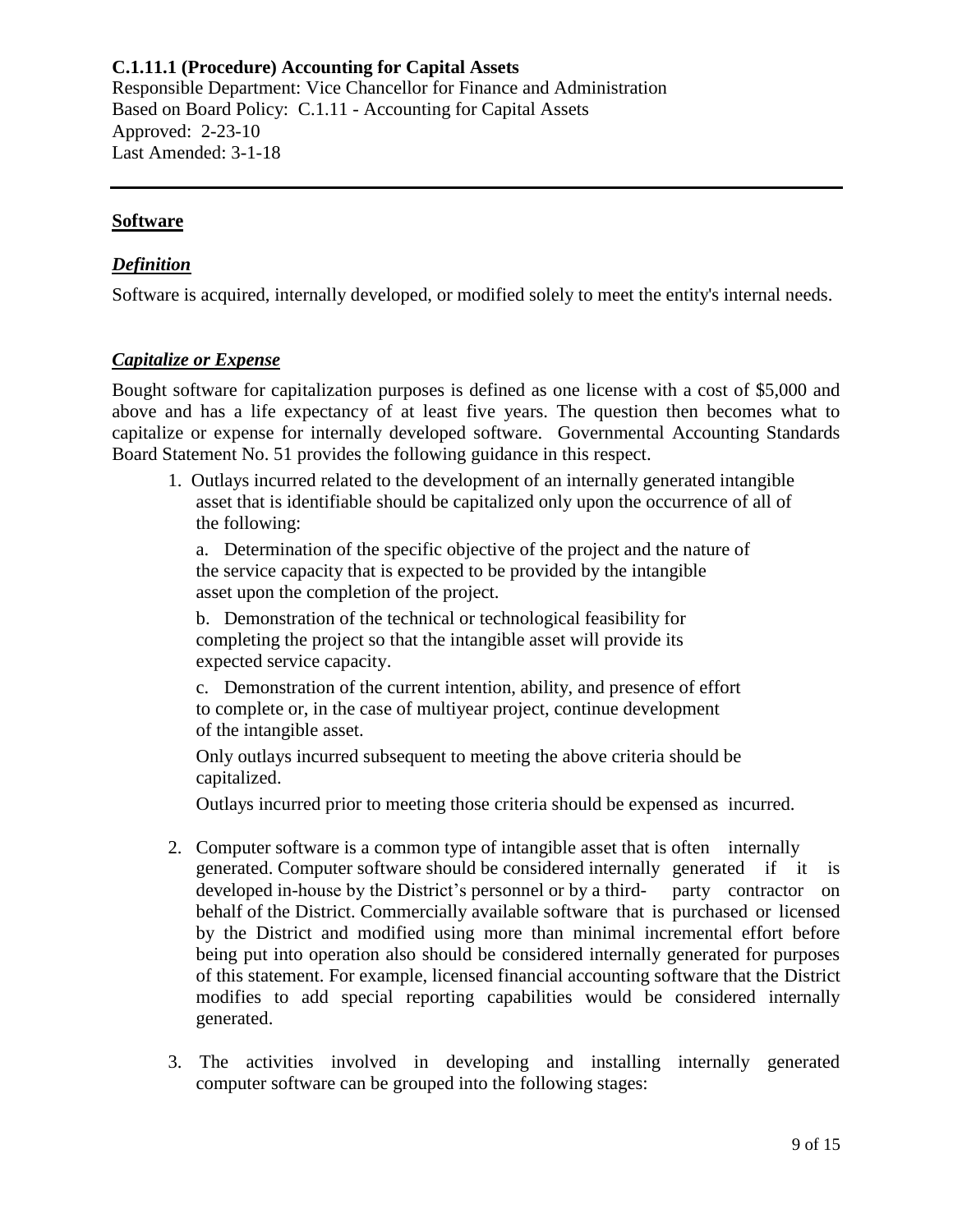Responsible Department: Vice Chancellor for Finance and Administration Based on Board Policy: [C.1.11](http://wcmsstg.alamo.edu/uploadedFiles/District/Employees/Departments/Ethics/pdf/policies/C.1.11-Policy.pdf) - Accounting for Capital Assets Approved: 2-23-10 Last Amended: 3-1-18

> a. Preliminary Project Stage. Activities in this stage include the conceptual formulation and evaluation of alternatives, the determination of the existence of needed technology, and the final selection of alternatives for the development of the software.

b. Application Development Stage. Activities in this stage include the design of the chosen path, including software configuration and software interfaces, coding, installation to hardware, and testing, including the parallel processing phase.

c. Post-Implementation/Operation Stage. Activities in this stage include application training and software maintenance.

Data conversion should be considered an activity of the application development stage only to the extent it is determined to be necessary to make the computer software operational, that is, in condition for use. Otherwise, data conversion should be considered an activity of the postimplementation/operation stage.

- 4. For internally generated software, the criteria in paragraph 1 should be considered to be met only when both of the following occur:
	- a. The activities noted in the preliminary project stage are completed.

b. Management implicitly authorizes and commits to funding, at least currently in the case of a multiyear project, the software project.

Accordingly, outlays associated with activities in the preliminary project stage should be expensed as incurred. For commercially available software that will be modified to the point that it is considered internally generated, (a) and (b) above generally could be considered to have occurred upon the District's commitment to purchase or license the computer software.

- 5. Once the criteria in paragraph 1 have been met, as described in the preceding paragraph, outlays related to activities in the application development stage should be capitalized. Capitalization of such outlays should cease no later than the point at which the computer software is substantially complete and operational.
- 6. Outlays associated with activities in the post-implementation/operation stage should be expensed as incurred.
- 7. The activities within the stages of development described in paragraph 3 may occur in a sequence different from that shown in that paragraph. The recognition guidance for outlays associated with the development of internally generated computer software set forth above should be applied based on the nature of the activity, not the timing of its occurrence. For example, outlays associated with application training activities that occur during the application development stage should be expensed as incurred.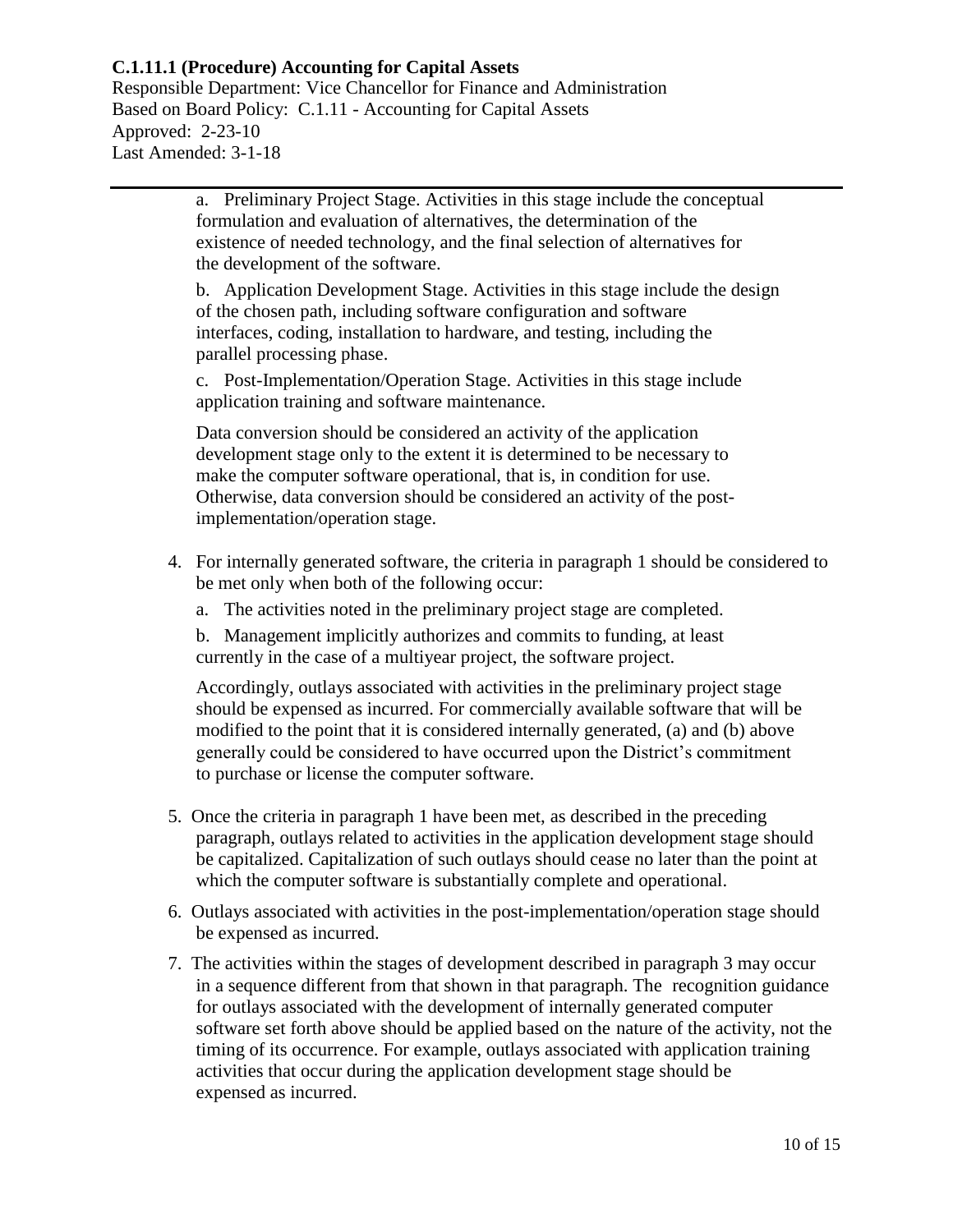Responsible Department: Vice Chancellor for Finance and Administration Based on Board Policy: [C.1.11](http://wcmsstg.alamo.edu/uploadedFiles/District/Employees/Departments/Ethics/pdf/policies/C.1.11-Policy.pdf) - Accounting for Capital Assets Approved: 2-23-10 Last Amended: 3-1-18

8. Outlays associated with an internally generated modification of computer software that is already in operation should be capitalized in accordance with paragraphs 4 and 5 if the modification results in any of the following:

a. An increase in the functionality of the computer software, that is, the computer software is able to perform tasks that it was previously incapable of performing.

b. An increase in the efficiency of the computer software, that is, an increase in the level of service provided by the computer software without the ability to perform additional task.

c. An extension of the estimated useful life of the software.

If the modification does not result in any of the above outcomes, the modification should be considered maintenance, and the associated outlays should be expensed as incurred.

## *Examples*

- SCT Banner system
- Blackboard
- Internally created software

Impaired software should be removed from the general ledger, both obsolete and incompletely installed software. Once a project is deemed inoperable capitalization should stop.

#### *Depreciation*

Depreciation is to start the fiscal year after capitalization.

### **Library Books**

#### *Definition*

Campus library books which are used by students for educational and research purposes.

#### *Examples*

- Fiction Books
- Encyclopedias
- Reference Books

#### *Donations*

Donations are voluntary contributions of resources to the Alamo Colleges District and acceptance must be Board approved. Recipients should coordinate donations through the Institutional Advancement and Donations Office.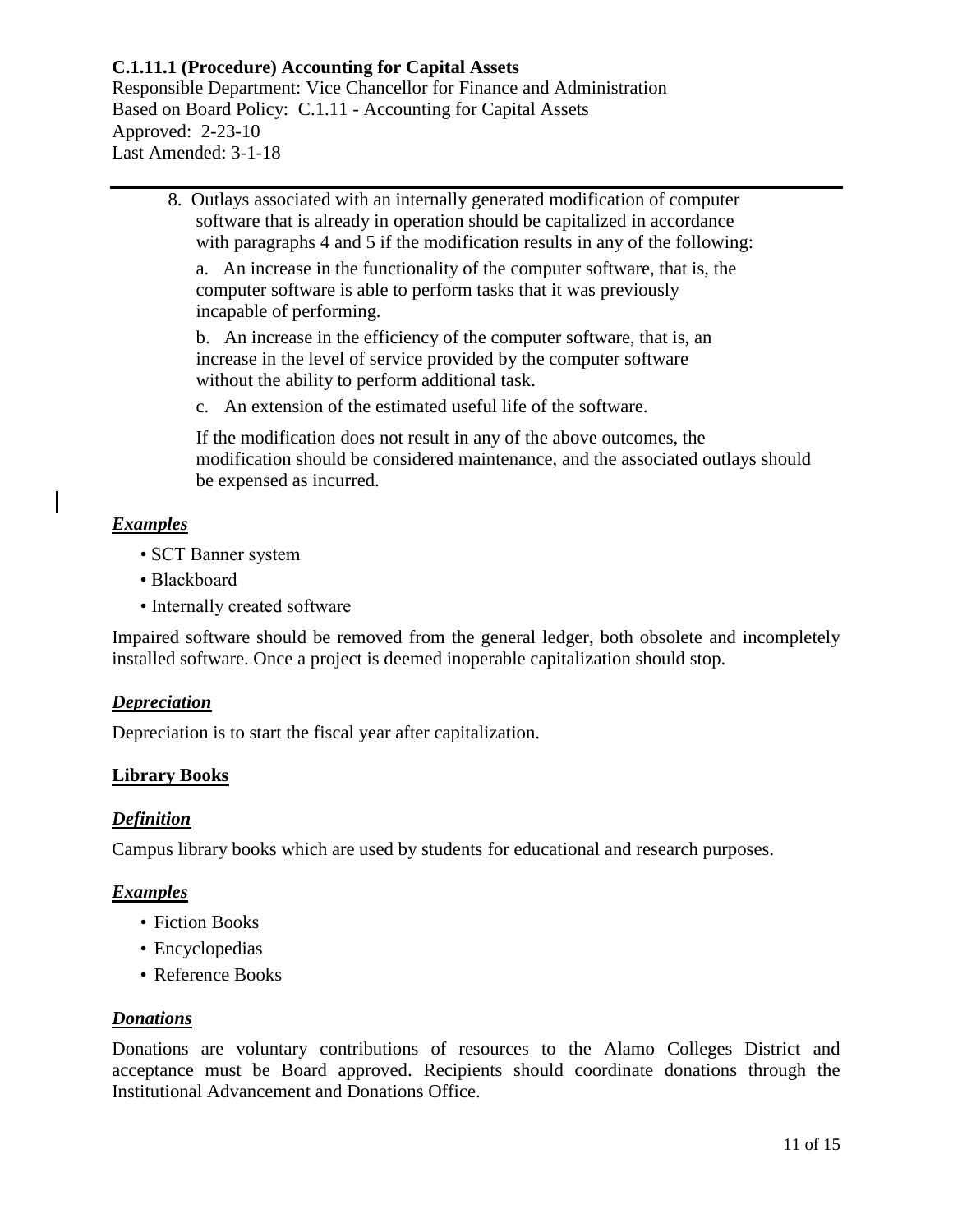Donated capital assets shall be reported at fair market value plus ancillary charges, if any. Governmental funds will have to meet the standards of GASB Statement No. 33, *Accounting and Financial Reporting for Non-Exchange Transactions*.

- Donations must be recorded and reported at fair market value on the date of acquisition.
- Recipients of donated capital assets will recognize the donation and related revenue when the transaction is complete and the assets are received, providing all eligibility requirements have been met.
- Promises of capital asset donations should be recognized as receivables and revenues (net of estimated uncollectible amounts) when all applicable eligibility requirements have been met, providing that the promise is verifiable and the resources are measurable and probable of collection.

In some cases, donated capital assets are given with the stipulation that the assets cannot be sold, disbursed or consumed until a specified number of years have passed or a specific event has occurred. For such cases, the capital asset should be reported in the Statement of Net Assets as "Net Assets – Restricted" as long as the restrictions or time requirements remain in effect.

For more information on donations and grants from private sources see [C.1.3.1.](http://wcmsstg.alamo.edu/uploadedFiles/District/Employees/Departments/Ethics/pdf/policies/C.1.3.1-Procedure.pdf)

### *Sales/Disposals*

When an asset is sold, a gain or loss shall be recognized when:

- Cash is exchanged and the amount paid does not equal the net book value of the asset
- Cash is not exchanged and the value received is different than the book value

When an asset is sold, a gain or loss shall not be reported when:

- Cash exchanged equals the net book value
- Cash is not exchanged and the value received equals the asset book value

For more information on disposal of Alamo Colleges District property, see [C.2.7.3](http://wcmsstg.alamo.edu/uploadedFiles/District/Employees/Departments/Ethics/pdf/policies/C.2.7.3-Procedure.pdf) and [C.2.7.4.](http://wcmsstg.alamo.edu/uploadedFiles/District/Employees/Departments/Ethics/pdf/policies/C.2.7.4-Procedure.pdf)

#### *Depreciation*

Total purchases, net of deletions, are to be depreciated as one annual component starting with the fiscal year after purchase. Deletions for the year reduce the Library Book cost balance and are deducted from the oldest accumulated depreciation. Addition and deletion information is provided by individual college library officials.

### **Works of Art**

### *Definition*

Works of art and historical treasures are collections or individual items of significance that are owned which are not held for financial gain, but rather for public exhibition, education or research in furtherance of public service.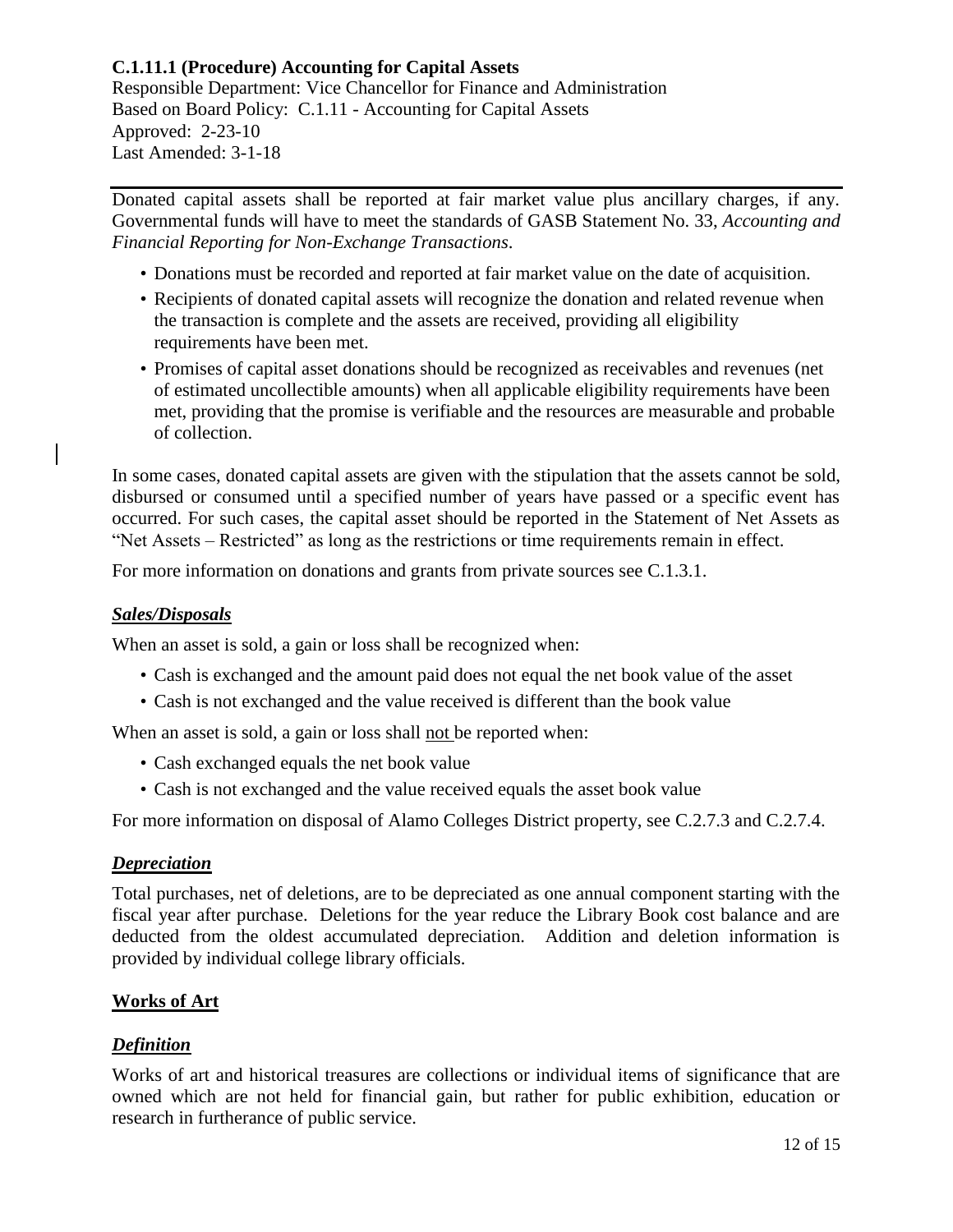If a collection is held for financial gain and not capitalized, disclosures should be made in the Notes to Financial Statements that provide a description of the collection and the reasons these assets are not capitalized. When donated collection items are added to non-capitalized collections, program expense equal to the amount of revenues should be recognized.

## *Examples*

- Collection of rare books, manuscripts
- Maps, documents and recordings
- Works of art such as paintings, sculptures and designs
- Artifacts, memorabilia, exhibits
- Unique or significant structures such as monuments or statues (example: Chief Kisco statue)

### *Donations*

Donations are voluntary contributions of resources to the Alamo Colleges District and acceptance must be Board approved. Recipients should coordinate donations through the Institutional Advancement and Donations Office.

Donated capital assets shall be reported at fair market value plus ancillary charges, if any. Governmental funds will have to meet the standards of GASB Statement No. 33, *Accounting and Financial Reporting for Non-Exchange Transactions*.

- Donations must be recorded and reported at fair market value on the date of acquisition.
- Recipients of donated capital assets will recognize the donation and related revenue when the transaction is complete and the assets are received, providing all eligibility requirements have been met.
- Promises of capital asset donations should be recognized as receivables and revenues (net of estimated uncollectible amounts) when all applicable eligibility requirements have been met, providing that the promise is verifiable and the resources are measurable and probable of collection.

In some cases, donated capital assets are given with the stipulation that the assets cannot be sold, disbursed or consumed until a specified number of years have passed or a specific event has occurred. For such cases, the capital asset should be reported in the Statement of Net Assets as "Net Assets – Restricted" as long as the restrictions or time requirements remain in effect.

For more information on donations and grants from private sources see [C.1.3.1.](http://wcmsstg.alamo.edu/uploadedFiles/District/Employees/Departments/Ethics/pdf/policies/C.1.3.1-Procedure.pdf)

### *Sales/Disposals*

When an asset is sold, a gain or loss shall be recognized when:

- Cash is exchanged and the amount paid does not equal the net book value of the asset
- Cash is not exchanged and the value received is different than the book value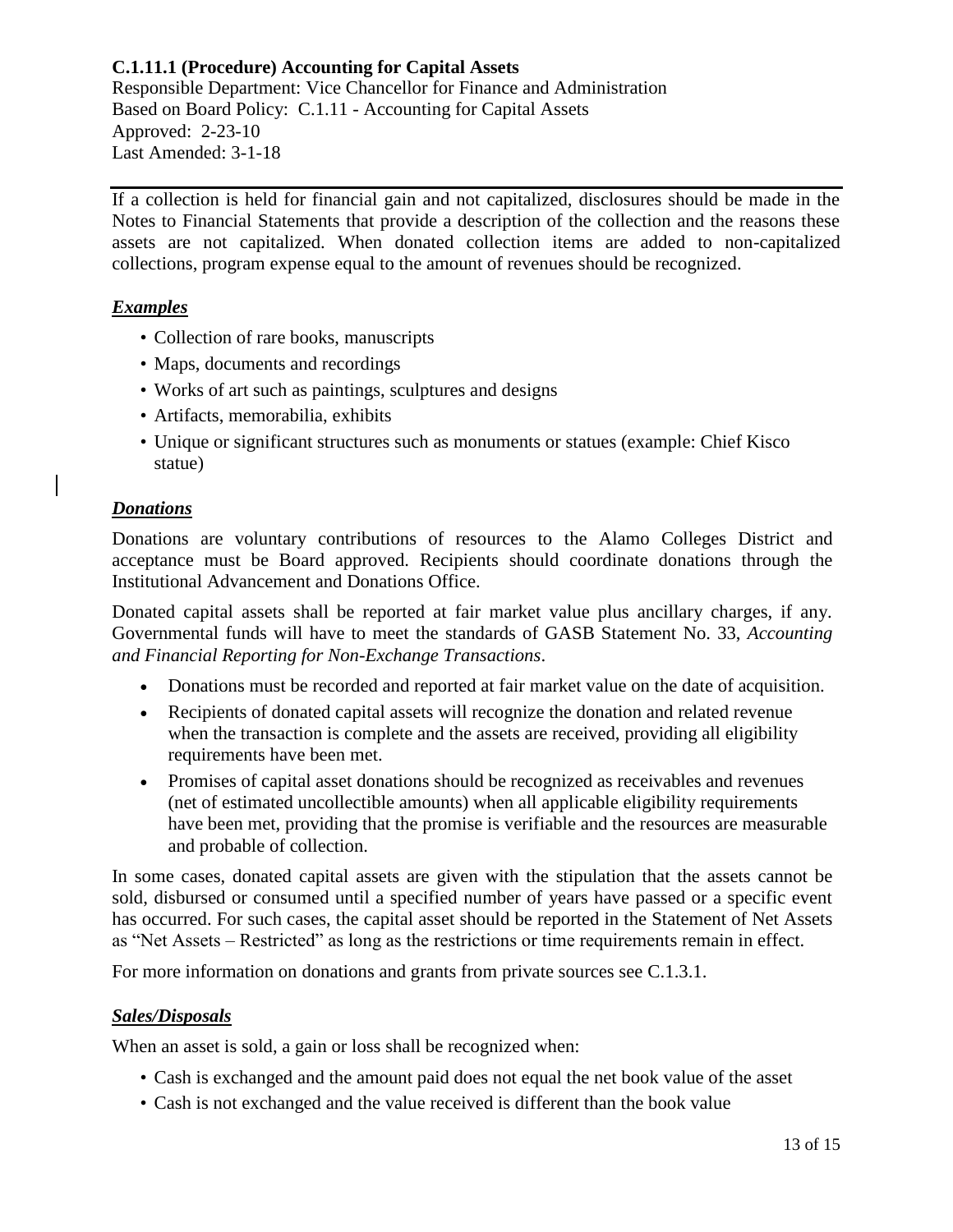When an asset is sold, a gain or loss shall not be reported when:

- Cash exchanged equals the net book value
- Cash is not exchanged and the value received equals the asset book value

For further information on disposal of Alamo Colleges District property see [C.2.7.3](http://wcmsstg.alamo.edu/uploadedFiles/District/Employees/Departments/Ethics/pdf/policies/C.2.7.3-Procedure.pdf) and [C.2.7.4.](http://wcmsstg.alamo.edu/uploadedFiles/District/Employees/Departments/Ethics/pdf/policies/C.2.7.4-Procedure.pdf)

### *Depreciation*

Works of Art are not depreciated.

### **Leasehold Improvements**

#### *Definition*:

[Additions,](http://www.businessdictionary.com/definition/addition.html) [alterations,](http://www.businessdictionary.com/definition/alterations.html) remodeling, or renovations performed on a leased [property.](http://www.businessdictionary.com/definition/property.html)

#### *Examples*

- Wallpaper
- Cabinets
- Landscaping
- Window Treatments
- Carpeting/Flooring

#### *Depreciation*

Depreciation is to start the fiscal year after capitalization.

#### **Technology Systems**

#### *Definition*

A combination of technology items which comprises a system. Includes but is not limited to wiring, cameras, access points, monitors and servers. Individual assets within the system which meet the capitalization threshold should be individually added to the property records. If the total cost less the cost of the individual items over \$5,000 meets the capitalization threshold and useful life, the project may be capitalized.

### *Examples*

- Telephone System
- Wi-Fi Network
- Smart Classroom